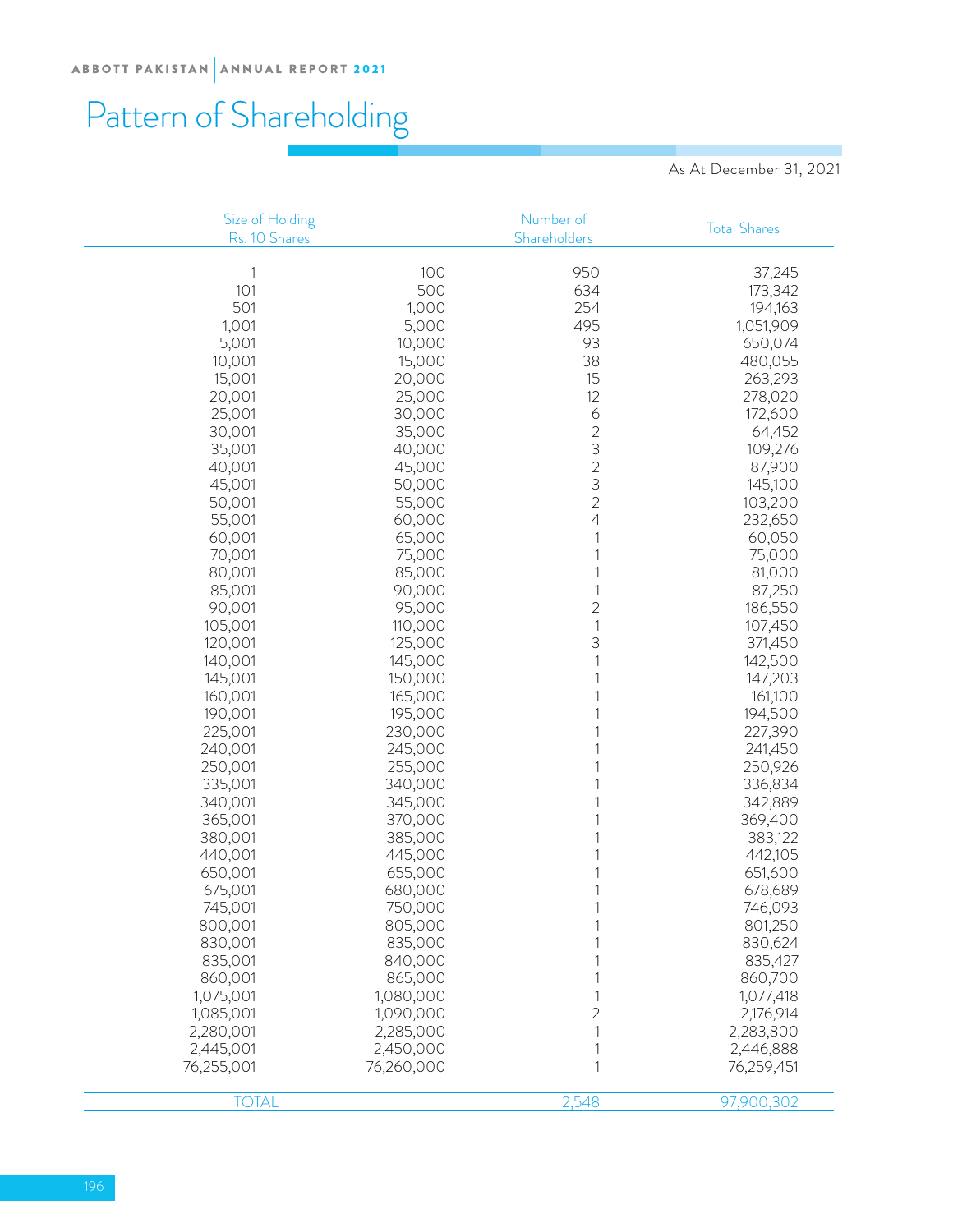# CATEGORIES OF SHAREHOLDERS

## As At December 31, 2021

| S.No. | Shareholder's category                                                    | Number of<br>shareholders | Number of shares<br>held | %      |
|-------|---------------------------------------------------------------------------|---------------------------|--------------------------|--------|
|       | Directors, Chief Executive Officer and their spouse(s) and minor children | 8                         | 22,453                   | 0.02   |
|       | Associated Companies, Undertakings and Related Parties                    | 3                         | 77,189,066               | 78.85  |
| 3     | NIT and ICP                                                               | 2                         | 980                      | 0.00   |
| 4     | Banks, Development Finance Institutions, Non-Banking Finance Institutions | 9                         | 1,149,458                | 1.17   |
| 5     | Insurance Companies                                                       | 13                        | 3,668,426                | 3.75   |
| 6     | Modarabas and Mutual Funds                                                | 34                        | 3,554,676                | 3.63   |
|       | General Public - local                                                    | 2,337                     | 9,569,228                | 9.77   |
| 8     | Others                                                                    | 142                       | 2,746,015                | 2.81   |
|       | Total:                                                                    | 2,548                     | 97,900,302               | 100.00 |

*\* Includes shareholders having shareholding greater than 10%, these are disclosed on page 198.*

#### Directors, Chief Executive Officer and their spouse(s) and minor children

|    | S.No. Folio | Name                                                              | Holding |
|----|-------------|-------------------------------------------------------------------|---------|
|    | 4487        | MR. MUNIR A. SHAIKH                                               |         |
|    | 4607        | SYED ANIS AHMED                                                   |         |
| 3. | 4831        | MR. MUHAMMAD ANJUM LATIF RANA                                     |         |
| 4  | 03277-82073 | MR. MOHSIN ALI NATHANI                                            | 10,000  |
|    | 03277-91835 | MS. ZOYA TAZEEN MOHSIN NATHANI (Spouse of Mr. Mohsin Ali Nathani) | 5,000   |
| 6  |             | 03350-136842 MS, AYLA MAJID                                       | 500     |
|    | 03277-90453 | MR. FHSAN ALL MALIK                                               | 500     |
| 8  | 12690-1374  | MS. MARIAM EHSAN ALI MALIK (Spouse of Mr. Ehsan Ali Malik)        | 6,450   |
|    |             | Total:                                                            | 22,453  |

#### Associated Companies, Undertakings and Related Parties

|             | S.No. Folio         | <b>Name</b>                                                          | Holding    |  |  |
|-------------|---------------------|----------------------------------------------------------------------|------------|--|--|
|             | 4502                | M/S. ABBOTT ASIA INVESTMENTS I IMITED                                | 76,259,451 |  |  |
|             | 03277-2083          | TRUSTEES ABBOTT LABORATORIES (PAKISTAN) LIMITED STAFF PENSION FUND   | 678,689    |  |  |
| 3           | 03277-7217          | TRUSTEES ABBOTT LABORATORIES (PAKISTAN) LIMITED STAFF PROVIDENT FUND | 250,926    |  |  |
|             |                     | Total:                                                               | 77,189,066 |  |  |
|             | List of NIT and ICP |                                                                      |            |  |  |
| S.No. Folio |                     | Name                                                                 | Holding    |  |  |
|             | 2405                | NATIONAL BANK OF PAKISTAN (TRUSTEE DEPARTMENT)                       | 100        |  |  |
|             | 4171                | NBP TRUSTEE DEPARTMENT                                               | 880        |  |  |
|             |                     | Total:                                                               | 980        |  |  |

## Banks, Development Finance Institutions and Non-Banking Finance Institutions

|   | S.No. Folio  | Name                                                   | Holding   |
|---|--------------|--------------------------------------------------------|-----------|
|   | 02246-42     | HABIB BANK I IMITED-TREASURY DIVISION                  | 142,500   |
|   | 02832-32     | MEEZAN BANK LIMITED                                    | 45,100    |
| 3 | 03889-28     | NATIONAL BANK OF PAKISTAN                              | 1,397     |
| 4 | 03525-105464 | INNOVATIVE INVESTMENT BANK LIMITED (UNDER LIQUIDATION) | 1,000     |
|   | 04127-28     | MCB BANK LIMITED - TREASURY                            | 860,700   |
| 6 | 06510-28     | BANK ISI AMI PAKISTAN I IMITED                         | 200       |
|   | 07088-47     | THE BANK OF PUNJAB TREASURY DIVISION                   | 93,500    |
| 8 | 2610         | INDUSTRIAL DEVELOPMENT BANK LIMITED                    | 2,901     |
| 9 | 4213         | INDUSTRIAL DEVELOPMENT BANK LIMITED                    | 2,160     |
|   |              | Total:                                                 | 1,149,458 |